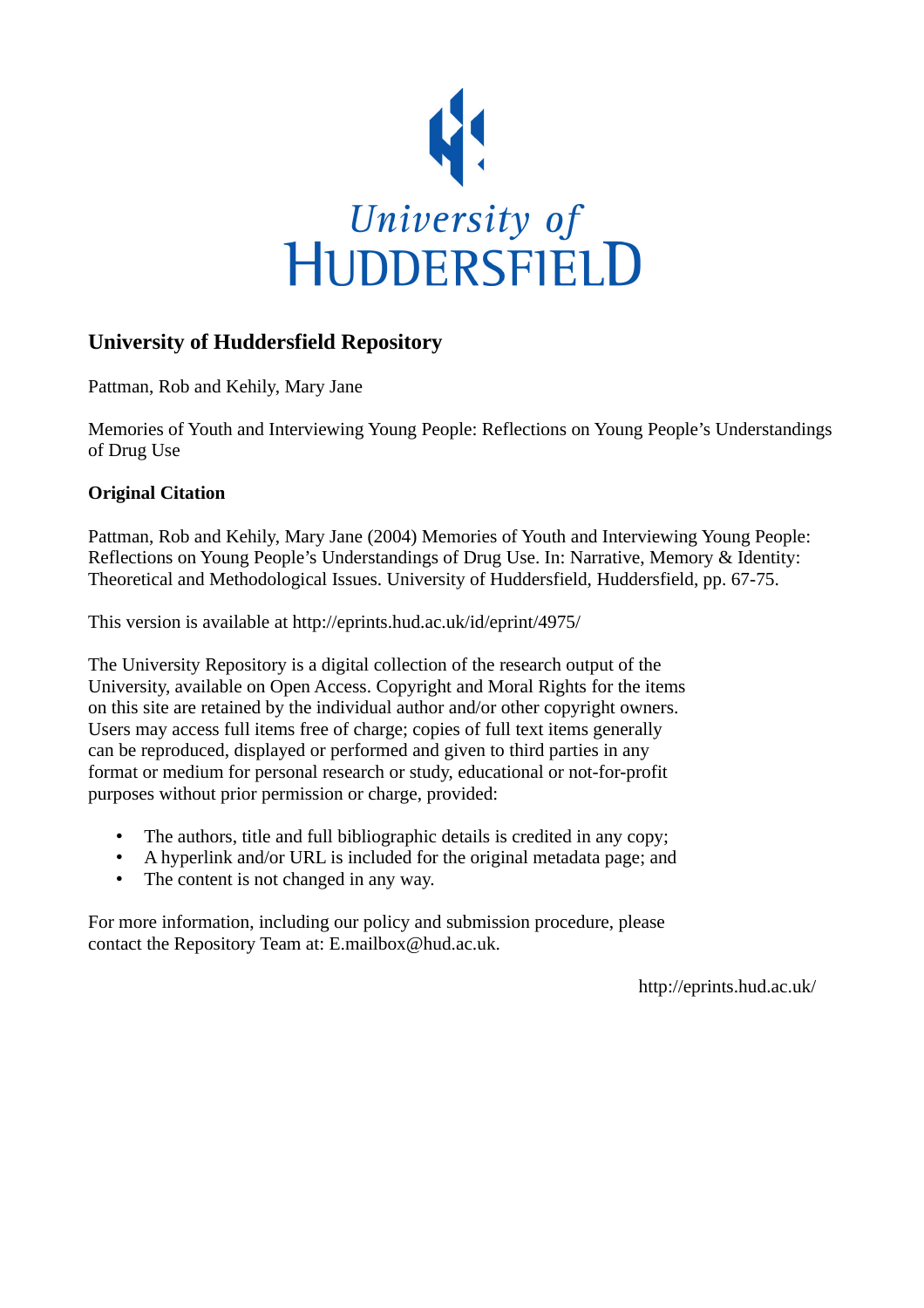# 6 Memories of Youth and Interviewing Young People: Reflections on Young People's Understandings of Drug Use ROB PATTMAN AND MARY JANE KEHILY

#### **Introduction**

This paper draws on a qualitative study of young people in Milton Keynes and their understanding of drugs and drug use<sup>1</sup>. It focuses, partly, on the relationship Rob Pattman established with Susie, a young woman he was interviewing about her views on life in general and drugs in particular. We are interested in the kinds of identities that young people were establishing in relation to each other. Our view is that interviewers do not elicit descriptive accounts from interviewees. Rather, the interviewees construct their identities through what they say about themselves and others, and this depends, crucially, on how they position and are positioned by the interviewer (Hollway and Jefferson, 2000; Frosh et al., 2002; Walkerdine et al., 2001). As the above authors have argued, the sorts of feelings interviewees evoke in interviewers must be acknowledged and addressed since these provide important insights into the dynamics of the interviewer- interviewee relationship.

 Some researchers (eg. Walkerdine et al., 2001; Thorne, 1993) attributed these feelings to identities and relations established in the past. Walkerdine et al. (2001), in their longitudinal study of girls in the UK point out that 'some of the middle class girls initially evoked our envy' (p.84) and also seemed 'strange' - causing them to reflect on their own working class backgrounds. In her ethnographic study of gender identities and interaction in an elementary school in the US, Barrie Thorne (1993) felt 'envy' and 'aversion' for particular girls, and wanted to be in the company of some girls rather than others. She attributed this to the ways she positioned herself in the past in hierarchical relations with other girls. Rob also found that he liked some of the young people he interviewed, such as Susie, more than others, and that the feelings our subjects elicited in him reminded him of similar feelings he had when we he was their age. In order to understand our reactions to the young people Rob interviewed, the project team engaged in 'memory work,' (Haug et al., 1987) on the topic 'me and drugs in our teens'. This involved Rob and Mary Jane writing and then discussing these in terms of key emerging themes and the kinds of emotions they elicited. Researchers engaging in this kind of

67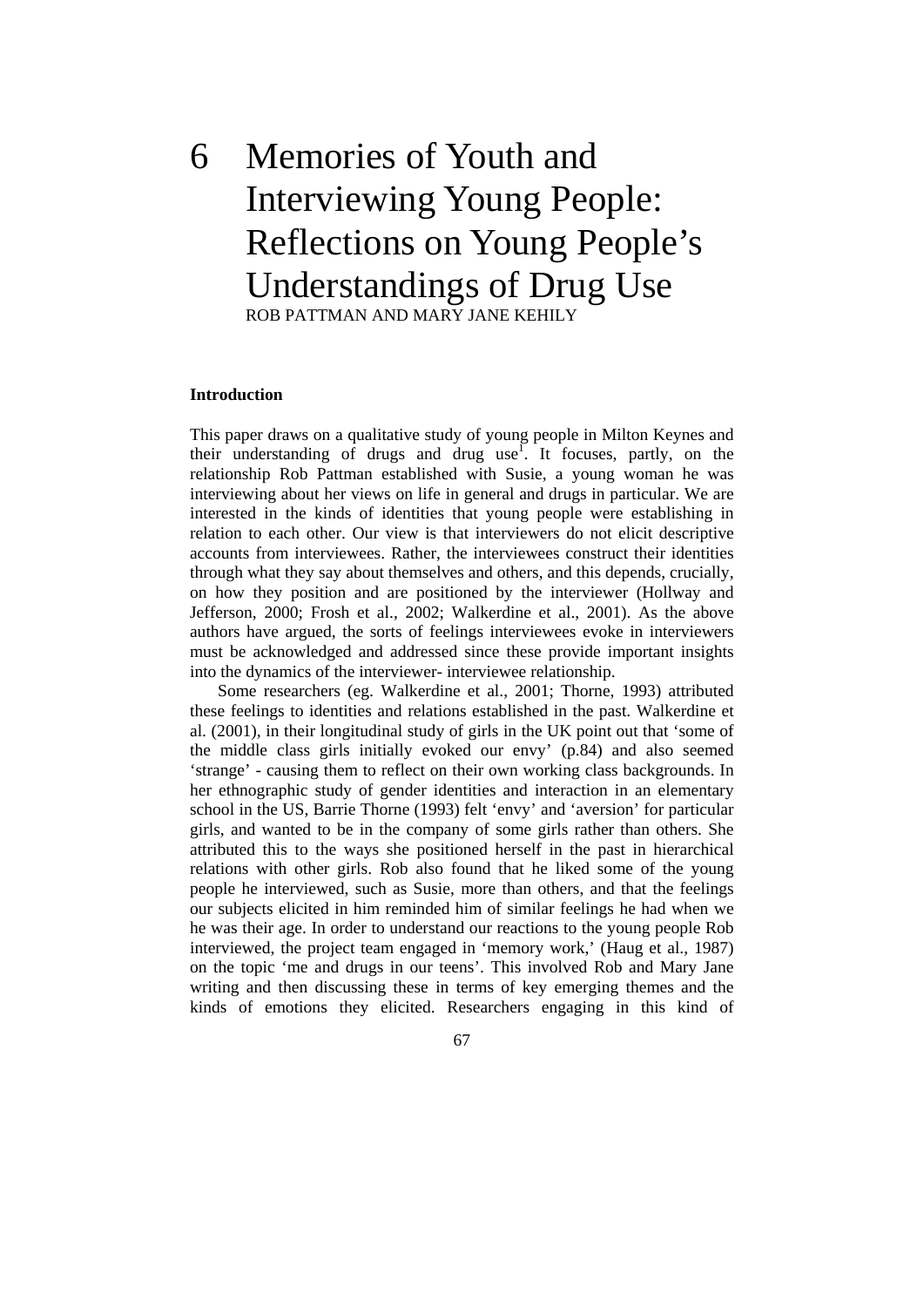autobiographical work have taken a social constructionist approach, arguing that memories 'don't reveal the past "as it actually was"' (Personal Narratives Group, 1988, p.261) but are versions of the past which become significant in relation to the ways we construct our identities. Hence we are strongly invested in certain 'well worn' memories (Kehily, 1995). In this paper, we examine and compare our (well worn) tales about 'me and drugs.' We look, too at how Susie spoke about drugs, comparing her narratives with our own, and focusing on the feelings that were generated by the research encounter.

*\_\_\_\_\_\_\_\_\_\_\_\_\_\_\_\_\_\_\_\_\_\_\_\_\_\_\_\_\_\_\_\_\_\_\_\_\_\_\_\_\_\_\_\_\_\_\_\_\_\_\_\_\_\_\_\_\_\_\_\_\_\_\_\_\_\_\_\_\_* 

# **The Study**

Using interviews that were loosely structured around the general theme 'being a young person of their age', the research discussed issues such as interests and leisure pursuits, pleasures and anxieties, self definitions and relations with others. The interviews were young person centred, with the interviewer, Rob Pattman, playing a facilitative role encouraging the young people to set the agenda, and picking up on issues they raised (for an example of this research approach see Frosh et al., 2002). Drugs, especially tobacco and alcohol and to a lesser extent cannabis, emerged as key topics in most of the interviews, and were spoken about at length and in emotionally engaged ways by 'users' and 'non users'.

# **Our Stories**

We begin by comparing our autobiographical accounts about drugs and on how we recall ourselves in these.

# *Rob's Story*

I was always dead scared of drugs. I was a health freak for as long as I can remember and there was something really sinister in my mind about getting addicted and especially to an everyday thing like smoke. But at school I sometimes wished I wasn't like that as the people I liked and admired began to smoke and also told stories about drinking and getting drunk, and I couldn't even imagine myself drinking. I wished like mad it wasn't naughty to smoke and drink and take drugs, as I liked being naughty and was good at it.

 But I managed to get into trouble with drugs and illegal ones as well. It was at a big anti drugs talk the head teacher had organised in the wake of the immediate expulsions of 2 boys for smoking cannabis. The speaker was a medical expert and had a drug takers' kit with drug users' paraphernalia as well amazingly as samples of the drugs themselves sealed in little cellophane bags. This really grabbed my attention and especially when he passed them around for us to look at and touch.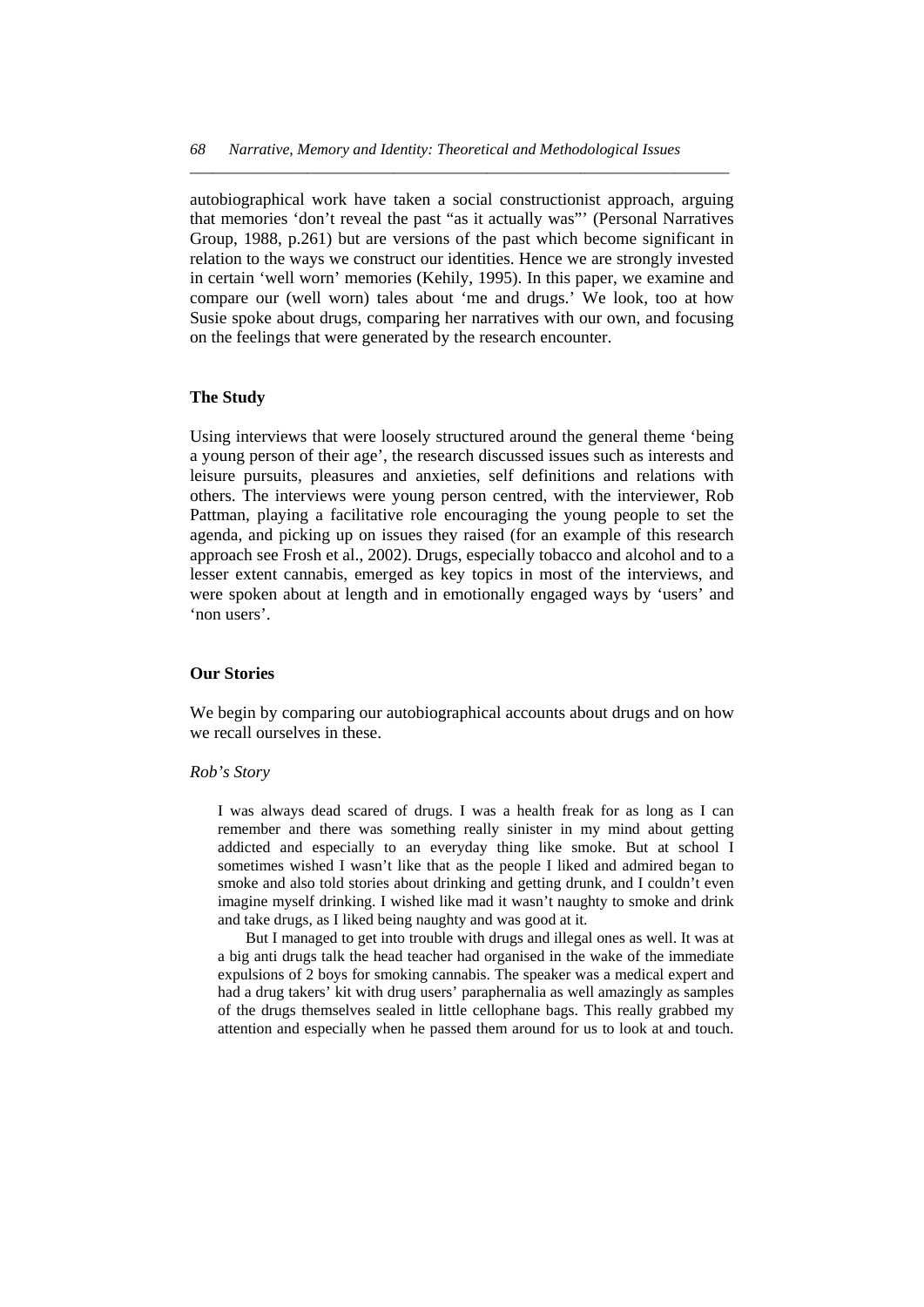We were in the presence of heroin and were actually going to be as close as to touch it. I remember thinking when the heroin came to me how ordinary it looked, a bit like seeing someone on TV in everyday life. When it came to me I didn't pass it on but put it under my bum. I wanted to hide it and see what would happen. There were about 100 of us assembled in the hall and so it took some time for all the stuff to get round. When it did and when the medical expert and headteacher realised what was missing, panic set in and they demanded to know where it was and said no-one was going to leave until they found out. I also started to panic. I didn't realise how serious they would get. I was wondering whether to sit it out, stick it in my pocket and throw it away as soon as I got out, but they were freaking out and I couldn't bear the pressure and what if they body searched everyone. So I put my hand up and said 'Oh look what I've just found'. I said it was on the floor and must have fallen out of my hand as I was passing it on. I don't know whether they believed me but they were relieved to get it back. The headteacher looked pissed off with me but nothing happened to me. I made sure my friends knew what I'd really done.

*\_\_\_\_\_\_\_\_\_\_\_\_\_\_\_\_\_\_\_\_\_\_\_\_\_\_\_\_\_\_\_\_\_\_\_\_\_\_\_\_\_\_\_\_\_\_\_\_\_\_\_\_\_\_\_\_\_\_\_\_\_\_\_\_\_\_\_\_\_\_* 

#### *Mary Jane's Story*

Me and drugs - now there's an ooh-er subject. I suppose it's a bit like adultery. The fantasy is better than the reality. Being wined and dined, transported from a world of domestic drudgery into a romantic haven of clandestine meetings, intense desire and the naughtiness or knowing that such excitement shouldn't be indulged. Or alternatively, floating in a drug induced pleasuredome is infinitely more attractive than the banal routines of everyday life. Or so it seems. My experience in retrospect, on both scores, is that the high is short lived, the come-down painful and drawn out and the emotional fall-out devastating. But then I am nearly fifty with a respectable job and my druggie past well behind me.

 At the risk of turning this into a middle aged morality tale, I will try to recount some experiences from the past. The small spa town that I grew up in was awash with drugs. Maybe it was the sleepiness of the place - pretty but boring - or the presence of loads of rich kids with excess money. Anyway drugs were hard to avoid. My brother became heavily involved in the drug scene - knew all the dealers and users, what was around, what it was like and how much it was going for. There was a lot of work involved in achieving and maintaining such knowledge. I suppose I was interested but not up to dedicating my life to it like he did and it didn't seem so appropriate for girls anyway.

 Then there was a boyfriend of mine at that time. A friend of my brothers, he had a similar approach to pleasure seeking and knew a lot about drugs by Leamington standards. His search for good times took him to Amsterdam in the mid 1970s and when he came back I hardly recognised him. He looked much older, dishevelled and, well, I'm not sure what was wrong with him but he wasn't quite with us mentally. My brother said he had acid psychosis. Taking LSD every day had taken its toll and now he was subject to flashbacks, muscle spasms and a difficulty distinguishing between tripping and reality. Or so they said. To this day his story exists in my mind as a kind of salutary tale - a reminder that you have to watch out. Pleasure comes at a cost - it's dangerous to like anything too much -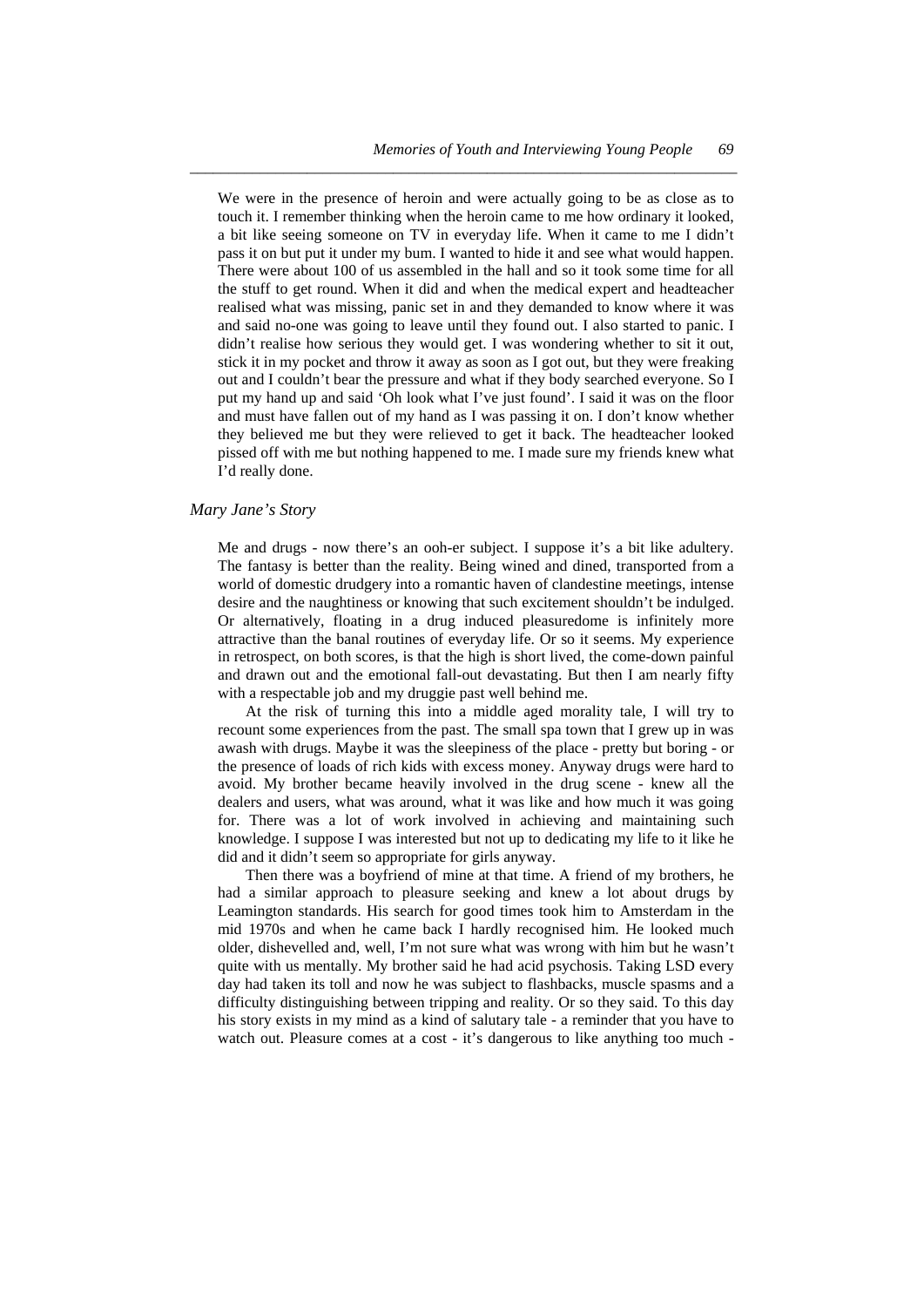*\_\_\_\_\_\_\_\_\_\_\_\_\_\_\_\_\_\_\_\_\_\_\_\_\_\_\_\_\_\_\_\_\_\_\_\_\_\_\_\_\_\_\_\_\_\_\_\_\_\_\_\_\_\_\_\_\_\_\_\_\_\_\_\_\_\_\_\_\_* 

personal boundaries and self-discipline are important. Yes, here I go again the ever-moderate voice of fucking reason. I'm so boring I even bore myself. All of this is a way of saying that despite smoking cannabis and taking acid, I suppose my teenage years and early adulthood were marked by a feeling of being too straight and too scared to be a junkie. Not an identity I'm entirely comfortable with.

 Both our stories indicate that we attach much significance to drugs in our mid to late teens. Mary Jane also writes about herself in later life, but it is in her youth where the 'story' takes on a conventional narrative form (Labov, 1972) to illustrate the central theme, the pleasures of drugs and the dangers of 'liking anything too much'. Both stories focused on the symbolic significance of drugs (Rob's almost exclusively so, Mary Jane's also on the chemical effects of drugs) characterising these as powerful markers of identities. Both stories are about how they situate themselves in relation to and deal with binary oppositions that they construct through drugs (mainly legal in Rob's story and illegal in Mary Jane's). Both Rob and Mary Jane construct drugs as dangerous and derive pleasure and excitement from breaking the taboo. Rob writes about 'being in the presence of heroin,' as if the mere substance, that he is surprised to see is so 'ordinary' looking, has powerfully adverse qualities of its own. Rob attempts to break the taboo by hiding it. For Mary Jane the dangers and pleasures of drugs are related, rather, to accounts of taking them.

 Rob identifies as naughty yet rejects drugs, and a key theme of his story is his opposition to drug taking as a symbol of naughtiness. But there is another powerful binary opposition that he constructs through drugs that focuses on his body which he wants to preserve as healthy in relation to the threat posed by unhealthy, and even sinister drugs. Unlike Mary Jane's story we hear nothing about drugs as pleasurable presumably because he is so invested in not taking drugs and therefore has, unlike Mary Jane, no experience of their pleasures. Rob's story indeed points towards the possible conclusion - because he does not smoke or drink he is good. His story about hiding the heroin under his bum in the school assembly marks him out as someone skilled at doing naughty things. Significantly, this story was one where he succeeded in being naughty by taking the very 'worst' drug without actually ingesting it.

 Mary Jane also writes about drug taking as naughty, the naughtiness deriving from knowing that 'such excitement shouldn't be indulged.' But, unlike Rob, she contrasts the attractions of 'floating in a drug induced pleasuredome' with 'the banal routines of everyday life'. Taking drugs then is exciting because it is naughty, but also pleasurable because of the effects of the drugs themselves which she contrasts with her everyday life experiences. Her story, unlike Rob's, does not focus exclusively on being and not being naughty, but also (and much more on) being hedonistic and potentially selfdestructive and being banal or dull. Her narrative about her boyfriend who left 'boring' Leamington for (presumably) exciting Amsterdam in 'search of the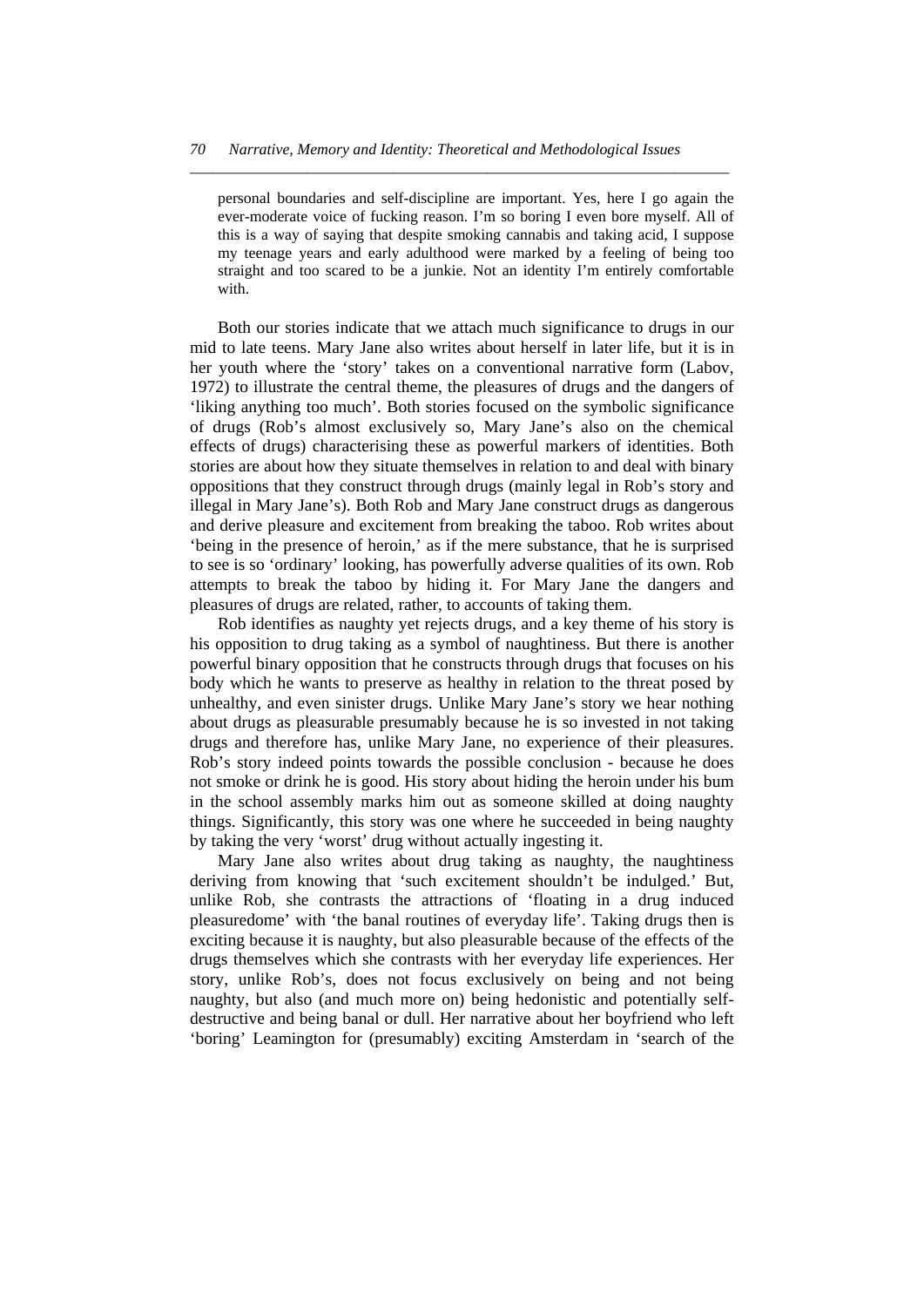good times' ends with him physically and mentally disfigured after 'taking LSD every day'. Pleasure as well as suffering is attributed to the drugs themselves, but Mary Jane's story is much more self-consciously about what drugs symbolise for her than their chemical properties. Significantly she reflects upon the boyfriend narrative not just as a tale of the potentially harmful effects of overindulging in drugs in particular, but, more generally, as a 'salutary tale' about the costs of liking '*anything* too much' (our emphasis).

*\_\_\_\_\_\_\_\_\_\_\_\_\_\_\_\_\_\_\_\_\_\_\_\_\_\_\_\_\_\_\_\_\_\_\_\_\_\_\_\_\_\_\_\_\_\_\_\_\_\_\_\_\_\_\_\_\_\_\_\_\_\_\_\_\_\_\_\_\_\_* 

 Both Rob's and Mary Jane's stories reproduce quite conventional gender polarities. Rob is the central character, key mover, in his story, engineering a panic in the school assembly. In contrast Mary Jane's illustrative story about the costs of the pleasures of drugs is not so much about herself but her boyfriend, the pleasure seeker whose search for the good times ends in selfdestruction. Like tales about girls and women as mothers, wives and lovers, Mary Jane in her story, defines herself and identifies in relation to a close male. Interestingly, she compares drugs with adulterous relations, and when doing so writes passively, in clichés of romantic fiction about 'being wined and dined, transported from a world of domestic drudgery'.

# **Our Interviewees' Accounts of Themselves and Drugs: Susie**

As in Rob's story, we found that smoking and drinking were significant, for many of our interviewees as markers of identity and popularity. In most interviews we conducted, especially with those in year 10, the young people positioned themselves on a hierarchy defined by popularity. The most popular students being a combination of smokers, sporty, physically attractive, 'hard', loud and rebellious people and the least popular 'boffs' (boffins) or quiet and conscientious workers who were usually viewed as unsporty and deferential to school authority. The least popular were also seen as the least likely to smoke. These constructions of popular people were gendered, with physical attractiveness being mentioned more often as a criterion of popularity for girls and sporting ability more often for boys. We want to focus, here, on how one girl, Susie, identified herself in relation to the ways she spoke about drugs, comparing her account with Rob's and Mary Jane's stories and examining the kind of relations she and Rob established with each other and Rob's feelings for her.

 Susie identified as popular, placing herself above other girls by describing them as non or irregular smokers, quiet and hard working. Susie: '*there's quiet girls and they're always sitting there, always concentrating, always doing their work, like 'do you want a fag?,' 'no I never go near it'.*

 Presenting herself in sharp relief to other girls, she enjoyed telling stories about being caught by figures of authority - teachers and parents - when she was smoking cannabis.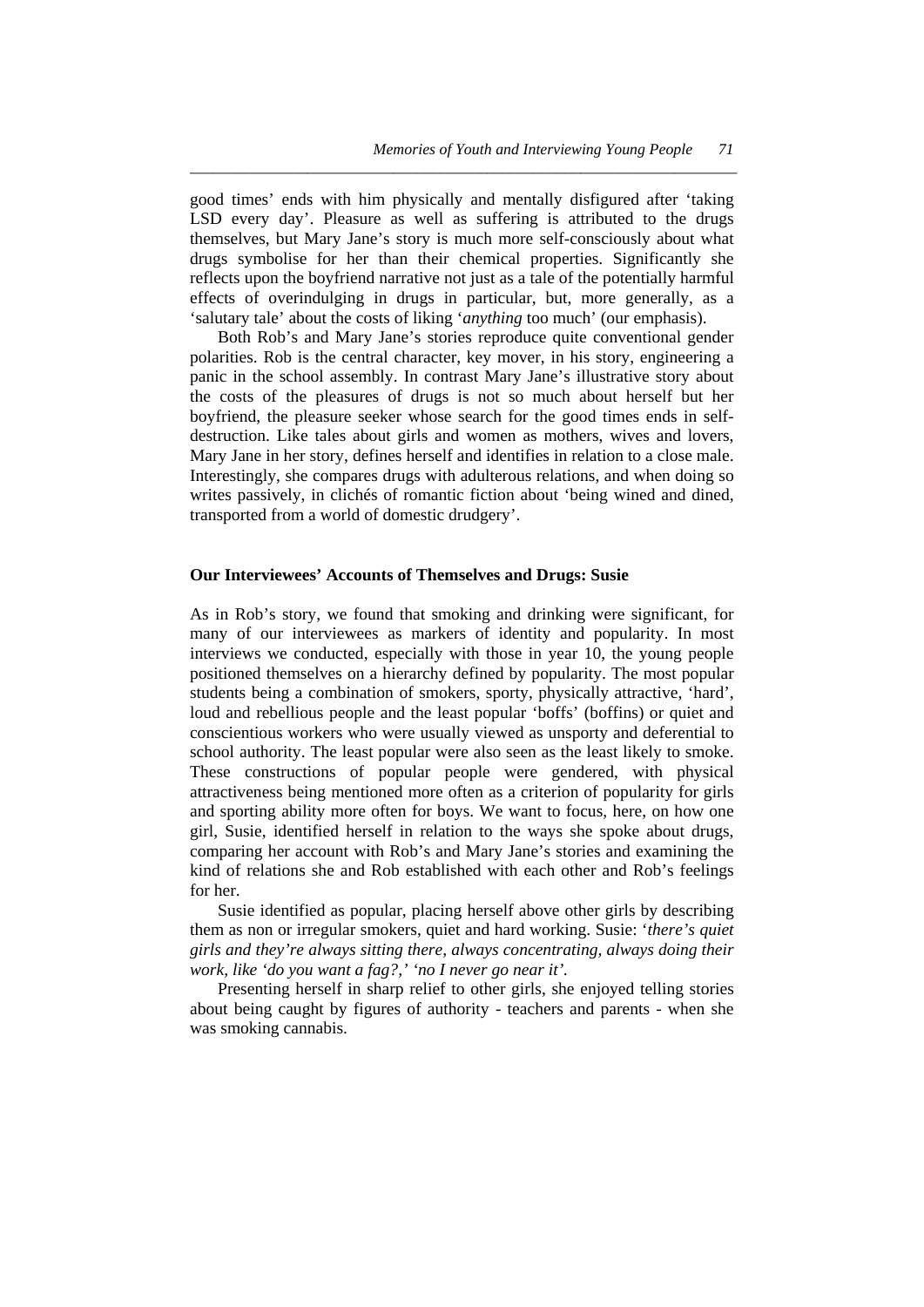*\_\_\_\_\_\_\_\_\_\_\_\_\_\_\_\_\_\_\_\_\_\_\_\_\_\_\_\_\_\_\_\_\_\_\_\_\_\_\_\_\_\_\_\_\_\_\_\_\_\_\_\_\_\_\_\_\_\_\_\_\_\_\_\_\_\_\_\_\_* 

Susie: It makes you have proper giggles - your mate will just be sitting there just smiling at you and you'll be like (Making silly laughing noises), I remember the first time I got caught my mum was having a proper go and I was just laughing and she said 'you think its funny'. My dad was actually in the house and I started pissing - sorry - I started pissing myself laughing my dad just gave a smack in the face and I was just laughing and he was like - I was like come on then, but I couldn't really do you know what I mean.

 Susie apologises for saying 'pissing,' presumably because she felt it was inappropriate in interviews conducted by an adult, yet she still said it and indeed repeated it after saying 'sorry'. 'Pissing' seemed to add to the subversive humour directed in this story against her humourless and authoritarian parents and violent father. By using 'pissing' she was also, perhaps, inviting Rob to identify with her and not be like judgmental adult figures. Significantly Rob describes the headteacher in his story as looking 'pissed off'. Susie spoke with much pleasure about going clubbing, heterosexual attractions and getting drunk and, at the end of the interview, asked, slightly apologetically, if she had been 'too open'. Asking this at the end of the interview, it seemed as if she was drawing attention to her openness with him, as she did when she said 'pissing,' rather than checking to see if this was alright by him.

 Rob liked Susie partly because she was 'funny', and identified as someone who did not defer to adult authority, and he communicated this in the interview when smiling and laughing especially when she was telling tales about this. But he also liked her because she took such delight in telling him - an adult about this. The feelings she evoked in him, then, were not quite the same as the ones he felt for 'naughty' people when he was in secondary school. He liked her because she was 'naughty', yet, at the same time, made him feel, as an adult, on a 'similar level to her'. This was apparent at the very beginning of the interview when she identified with him as an adult figure who had to 'put up with' the boys whose interview immediately preceded their one: *'They're such a pain. You're lucky we have to put up with them everyday'.* And this was reciprocated, as we see in Rob's notes:

It felt so much easier with Susie. She was really keen to talk in a reflective and engaged way with me and, unlike the boys, didn't keep on getting distracted and farting into the microphone and joking about teachers they didn't like being drug addicts. I liked Susie because she made me feel on a similar level to her, whereas with the boys I felt like a figure of authority who had lost control. In fact at the end of the interview with the boys another teacher came in and shouted at them to be quiet and then gave me a really dirty look as if I should have controlled them.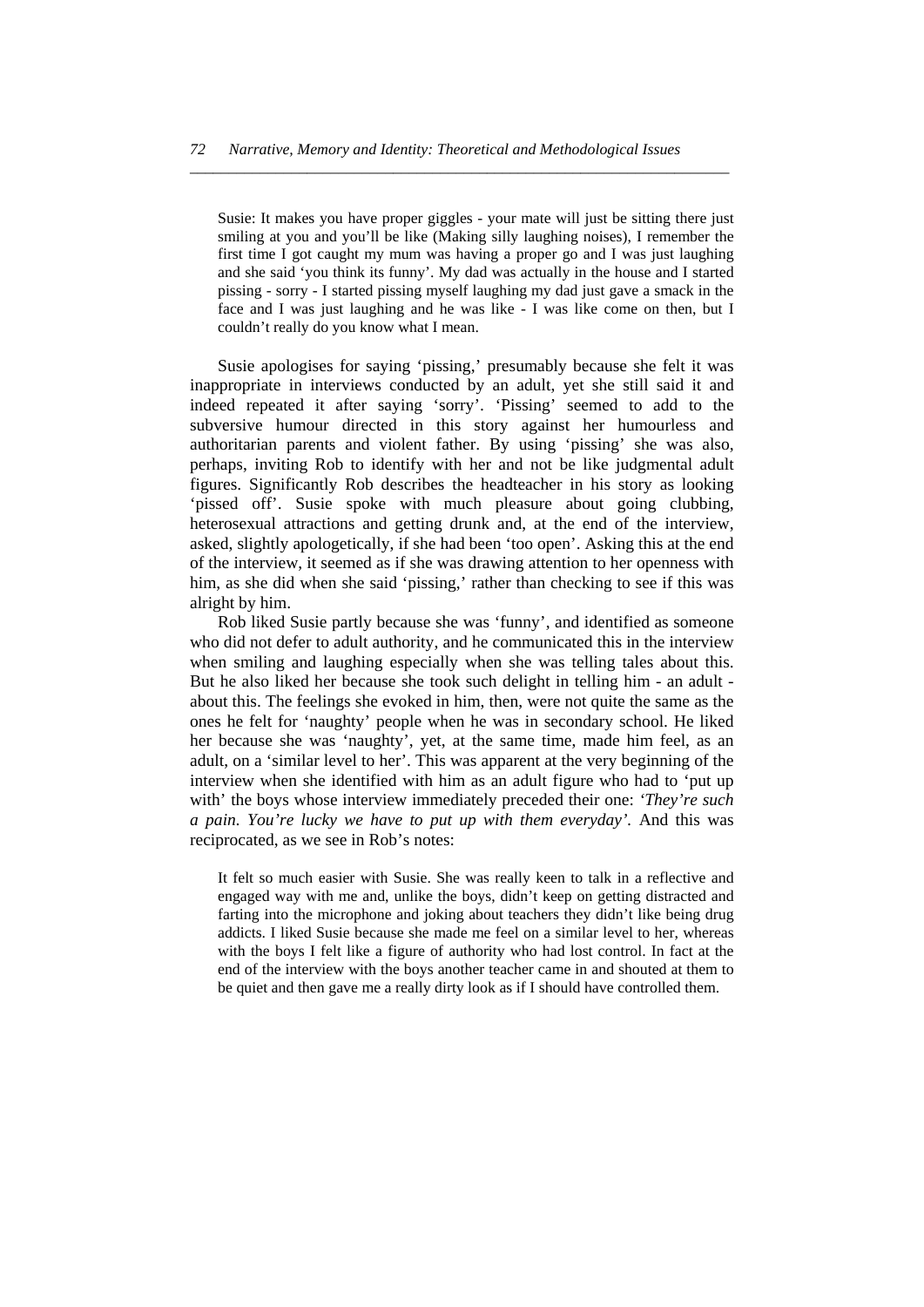While 'farting into the microphone and joking about teachers being drug addicts', may have chimed with Rob's fondness for being 'naughty', he did not like these boys as he did Susie, precisely because their 'naughtiness' was directed at him; treating him as a teacher figure whose authority they could disrupt. Though all the boys said they smoked tobacco and some cannabis, one of the themes which emerged from the interview with them was their intense dislike for girls who '*think* they're bad' because they take and deal in drugs. Susie was mentioned as one of these girls. Their hostility, it seemed, was provoked, at least in part, by a sense that girls were 'surpassing' them - young men who revelled in 'messing around' and being 'naughty' - at drug taking. (Interestingly Mary Jane comments in her story that being dedicated to drugs, like her brother did not seem 'appropriate' for girls.) Rob (implicitly) sided with Susie, and even admired her for taking drugs for standing up to the boys and their attempts to assert themselves in macho ways. Rob's focus on 'naughtiness' in his story is conspicuously ungendered compared with his opposition to these 'naughty' boys.

*\_\_\_\_\_\_\_\_\_\_\_\_\_\_\_\_\_\_\_\_\_\_\_\_\_\_\_\_\_\_\_\_\_\_\_\_\_\_\_\_\_\_\_\_\_\_\_\_\_\_\_\_\_\_\_\_\_\_\_\_\_\_\_\_\_\_\_\_\_\_* 

 While Susie constructed herself as loud in relation to quiet deferential non smoking girls, her opposition to boys of her age for being loud and immature was a key theme in the interview. She could not imagine having close friendships or heterosexual relations with them (and, this, indeed, contributed to the boys' hostility to girls like Susie). It may be that she was positioning Rob, like the men she described below, as an older, more mature male, in whom she could confide:

Susie: That's why we go out with 20 year olds and stuff in it, because the boys in the school as you just saw are not - they're not I dunno its hard to describe them really … People in school are the same, but people outside, I hang around with like 20 year olds and we all hang around in this flat … It's better to hang around with older people because they're more mature and they've been through it all.

 Towards the end of the interview, however, Susie described her relationship with the older people and especially the men in the flat in more ambiguous terms. She spoke about her insecurities with them, emphasising the difference in their ages: 'I kind of feel left out because they're talking about older stuff and I'm still 15 and they know I'm 15,' and she was concerned about being sexually harassed by them. Rather than speaking about them, as a welcome relief from boys of her age, with whom she could talk about 'drug problems, problems you've got at home, just all problems that you can think of', she described them as 'total bums, they're always doing pills every day, drugs every day'. As in Mary Jane's story they were the experienced and committed drug takers to whom they were both attracted and repelled, signifying both the pleasures and the self destructive dangers of drugs. While Susie liked going to the flat and drinking and smoking 'spliffs', and she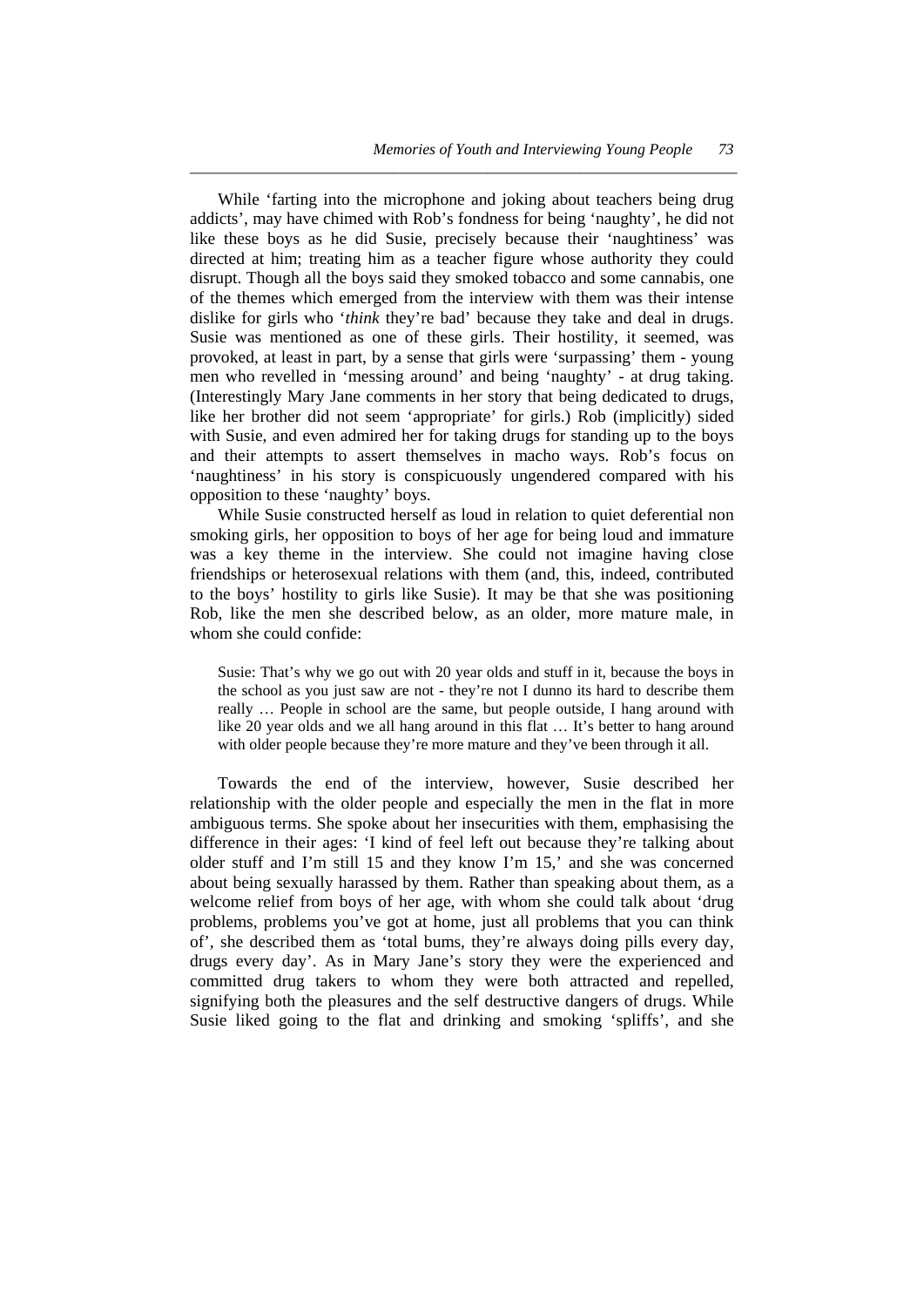imagined 'taking pills'as the 'next step', as if this was a marker of age and experience, she was also concerned about becoming like them in the future.

*\_\_\_\_\_\_\_\_\_\_\_\_\_\_\_\_\_\_\_\_\_\_\_\_\_\_\_\_\_\_\_\_\_\_\_\_\_\_\_\_\_\_\_\_\_\_\_\_\_\_\_\_\_\_\_\_\_\_\_\_\_\_\_\_\_\_\_\_\_* 

Susie: I don't want to grow up like them, I don't want to be a total bum and just like sit down, no job.

Carla: I don't want to be a nobody.

 As in Mary Jane's story she posed having a job to a life committed to drug taking. For Susie these were alternatives in the future, with Mary Jane the job (and a respectable one) was something she had now having flirted with but guarded against the latter in her 'druggie past'.

# **Conclusion**

Drugs (legal and illegal) emerged as powerful markers of identities in our own memories about 'me and drugs' as well as spontaneously in most of the young person-centred and directed interviews we conducted. They were invoked as interviewer and interviewees identified and positioned ourselves in relation to others, often evoking strong emotions as we did so. These kinds of identities were usually highly polarised and pejorative. Memories generated by our stories suggested that drugs were significant for us, (at least, then) in relation to the kind of identities we were forging. We focused on an interview with one girl, in particular, comparing themes in our stories with her narratives. Using this, we tried to illustrate the importance of 'remembering our youth' when explaining the kinds of relations Rob developed with the young people he was interviewing. This is important methodologically because, as Hollway and Jefferson (2000) have argued, and as we have seen in this paper, interviews do not involve interviewers simply trying to elicit the views the interviewees already have. Rather, they are co-constructions made possible by the particular, usually unconsciously mediated, relations between interviewer and interviewee/s. What Susie told Rob, the pace and direction of the interview, depended, crucially, on the feelings they developed for each other, and Rob's feelings for her were influenced, in part, by particular memories and identifications as a young man at school.